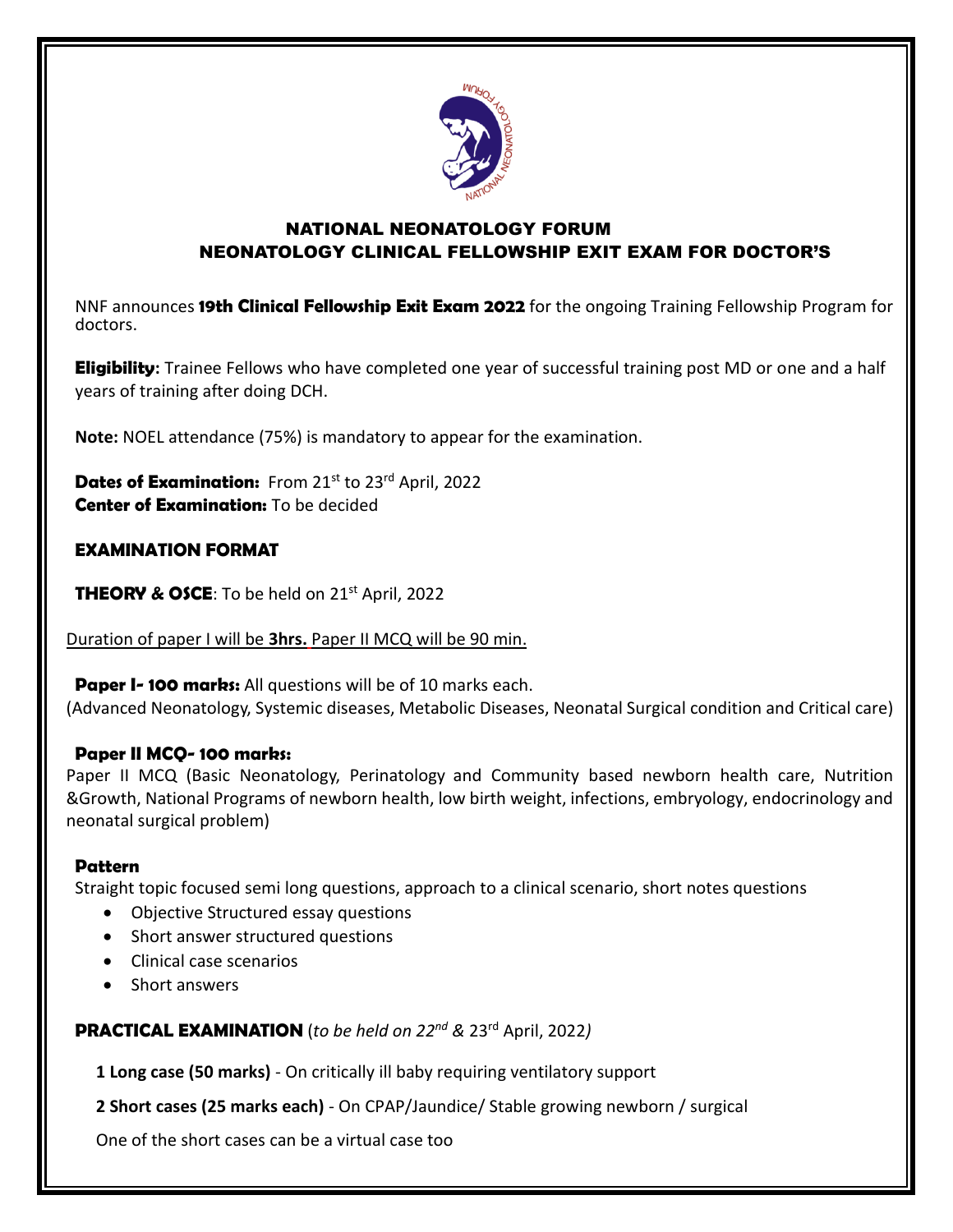**Table Viva (10 marks each):** (4 tables) NRP, Breastfeeding and Lactation, Drugs and Instruments,

X rays

**OSCE (50 marks):** 10 questions of 5 marks each

**Research**: **(10 marks)** Any poster, presentation done at State/ National level Conference of

any Publication (even if submitted) during Fellowship tenure. Proof is to be furnished at the

time of the examination. Examiners may test the candidate on Research methodology/

Quality improvement/ Review of articles etc to test knowledge in this area (This may be

done if the candidate has not been a part of any Research during the tenure).

### **Internal assessment: 10 marks**

*These marks will be based on free paper or poster presentation or publication during the course of the fellowship 10 marks.*

## **OTHER ISSUES REGARDING THE EXAM**

1. There will be 4 examiners (2 internal 1 from college 1 from state) 2 external)

2. An examination fee of Rs. 17,700/- (Rs. 15,000/- Exit Exam Fee + 18% GST Rs. 2,700/-) will be charged to the candidate, payable to Central NNF.

3. The examination fees must be paid by demand draft drawn in favour of "National Neonatology Forum" sent by registered post to the office of the Secretary, NNF at New Delhi along with the duly filled and certified examination forms A and B.

**4.The last date for submission of the examination form and fees will be 30th March , 2022**. Any application reaching after this date will not be entertained.

5. On receiving the examination fees the office will mail an admit card to the candidate which will have to be produced in original to gain entry to the exam. **Kindly carry your photo id at the time of the examination.**

6. The candidates have to pass in both theory and practical to be declared as Successful. The minimum pass percentage will be 50% in theory and practical each.

**Dr. Dinesh Tomar Secretary General NNF, India**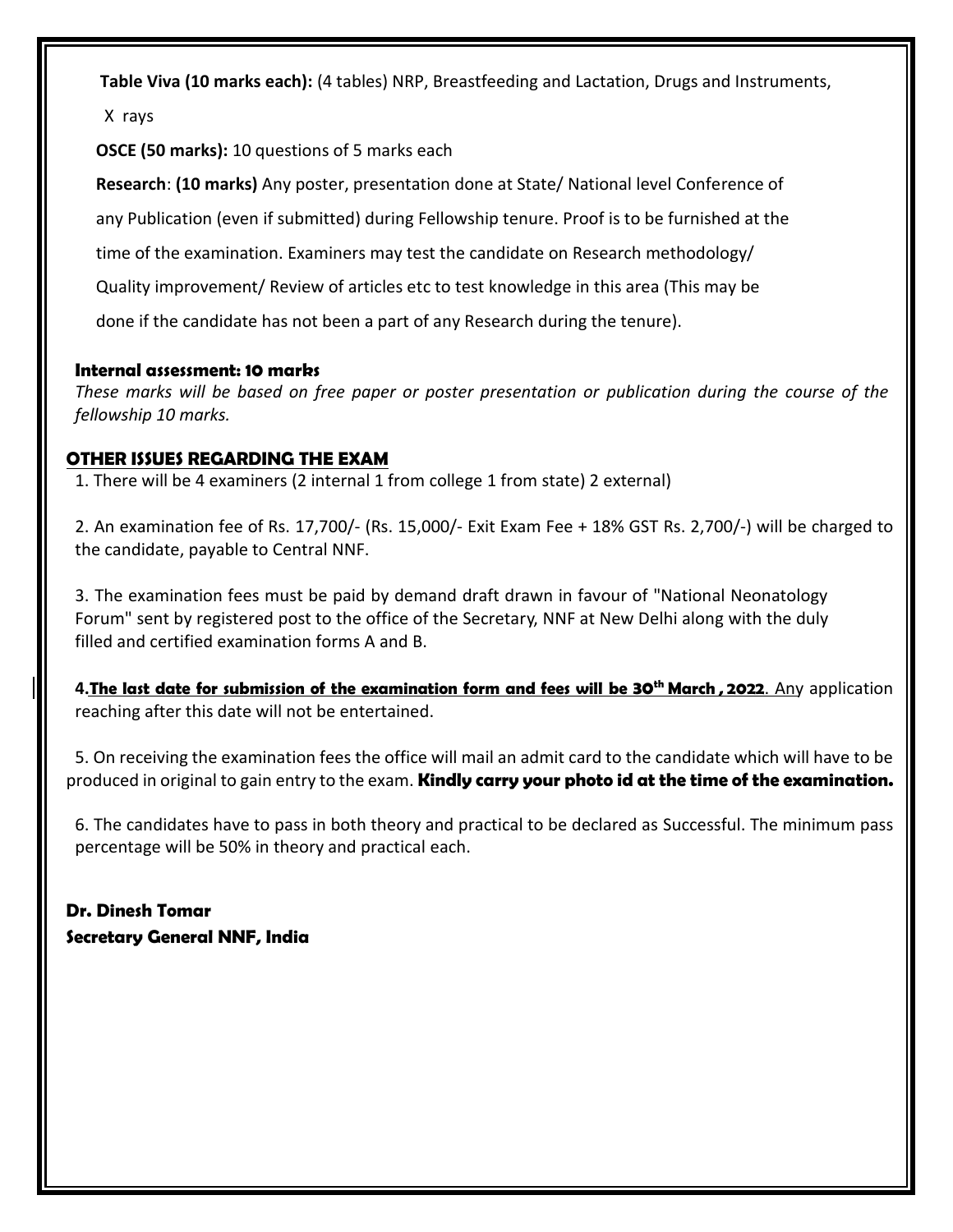| Photograph<br>Of<br>Candidate          |                                                        | <b>National Neonatology Forum</b><br><b>NNF TRAINEE CLINICAL FELLOWSHIP FOR DOCTORS</b>                |
|----------------------------------------|--------------------------------------------------------|--------------------------------------------------------------------------------------------------------|
|                                        |                                                        | <b>ADMIT CARD (CANDIDATE COPY)</b>                                                                     |
|                                        |                                                        |                                                                                                        |
|                                        |                                                        |                                                                                                        |
|                                        |                                                        |                                                                                                        |
|                                        |                                                        |                                                                                                        |
|                                        |                                                        |                                                                                                        |
| <b>Time of Examination:</b>            |                                                        | (To Be Filled By Office)                                                                               |
| <b>Specimen Signature of Candidate</b> |                                                        | <b>Right Thumb Impression</b>                                                                          |
| Checked By<br><b>NNF HR Executive</b>  |                                                        | <b>Secretary NNF</b><br>Dr. Dinesh Tomar                                                               |
|                                        | form A & B and Post to NNF Central Secretariat Office. | NOTE: To be filled by the candidate in own handwriting with black/blue ballpoint pen and attached with |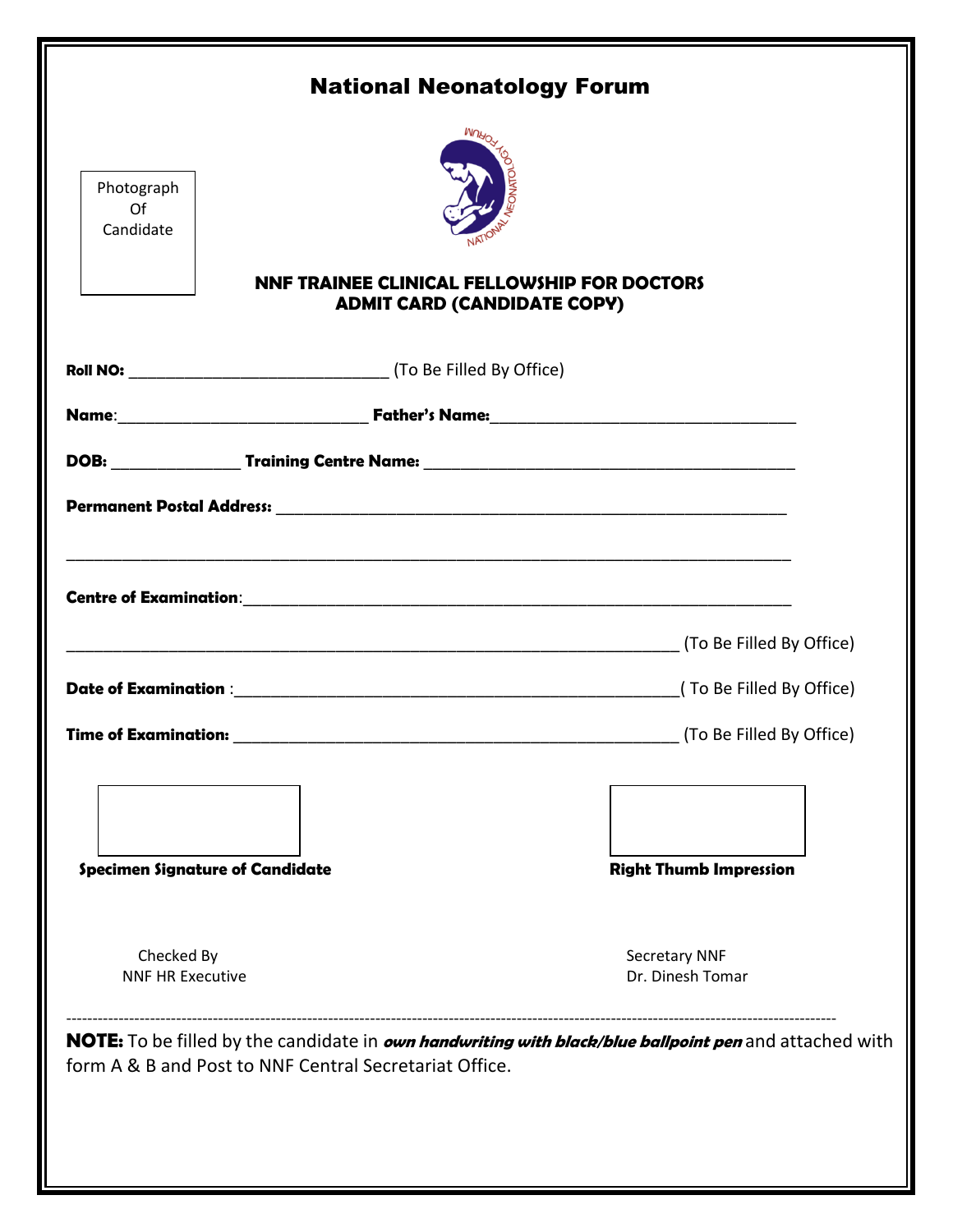

## **NNF NEONATOLOGY CLINICAL FELLOWSHIP EXAMINATION (FORM A)**

## **NOTE: To be filled by Center Only**

**Date**: \_\_\_\_\_\_\_\_\_\_\_\_\_\_\_\_\_\_\_\_\_\_\_\_\_\_

To,

The Secretary NNF Off: 803 8th Floor, A-9 GD-ITL Northex Tower Netaji Subhash Place Pitampura New Delhi-110034 Tel: 011-27353535 Mob: 8527453535

Dear Sir / Madam,

The following fellowship candidate trained at our Institute is eligible to appear for the **NNF Neonatology**

\_\_\_\_\_\_\_\_\_\_\_\_\_\_\_\_\_\_\_\_\_\_\_\_\_\_\_\_\_\_\_\_\_\_\_\_\_\_\_\_\_\_\_\_\_\_\_\_\_\_\_\_\_\_\_\_\_\_\_\_\_\_\_\_\_\_\_\_\_\_\_\_\_\_\_\_\_\_\_\_\_\_\_\_\_\_\_\_\_\_\_\_\_

**Fellowship Exit Exam Scheduled on** \_\_\_\_\_\_\_\_\_\_\_\_\_\_\_\_\_\_\_\_\_\_\_\_\_\_\_\_\_\_\_\_\_\_\_\_\_\_\_\_\_\_\_\_

**The details of the candidate and their examination fee are given below –**

**1)** Candidate's name and full contact details -

| Name: |  |  |  |
|-------|--|--|--|
|       |  |  |  |

| <b>Permanent Postal Address:</b> |  |
|----------------------------------|--|
|                                  |  |

**Mobile:**\_\_\_\_\_\_\_\_\_\_\_\_\_\_\_\_\_\_\_\_\_\_\_\_\_\_\_\_\_\_\_\_\_\_

**Email Id:**\_\_\_\_\_\_\_\_\_\_\_\_\_\_\_\_\_\_\_\_\_\_\_\_\_\_\_\_\_\_\_\_\_

**Qualification:** \_\_\_\_\_\_\_\_\_\_\_\_\_\_\_\_\_\_\_\_\_\_\_\_\_\_\_\_\_\_\_\_\_\_\_\_\_

**Date of Registration:** \_\_\_\_\_\_\_\_\_\_\_\_\_\_\_\_\_\_\_\_\_\_\_\_\_\_\_\_\_\_\_\_\_

**Sponsored/Non Sponsored:** \_\_\_\_\_\_\_\_\_\_\_\_\_\_\_\_\_\_\_\_\_\_\_\_\_\_\_\_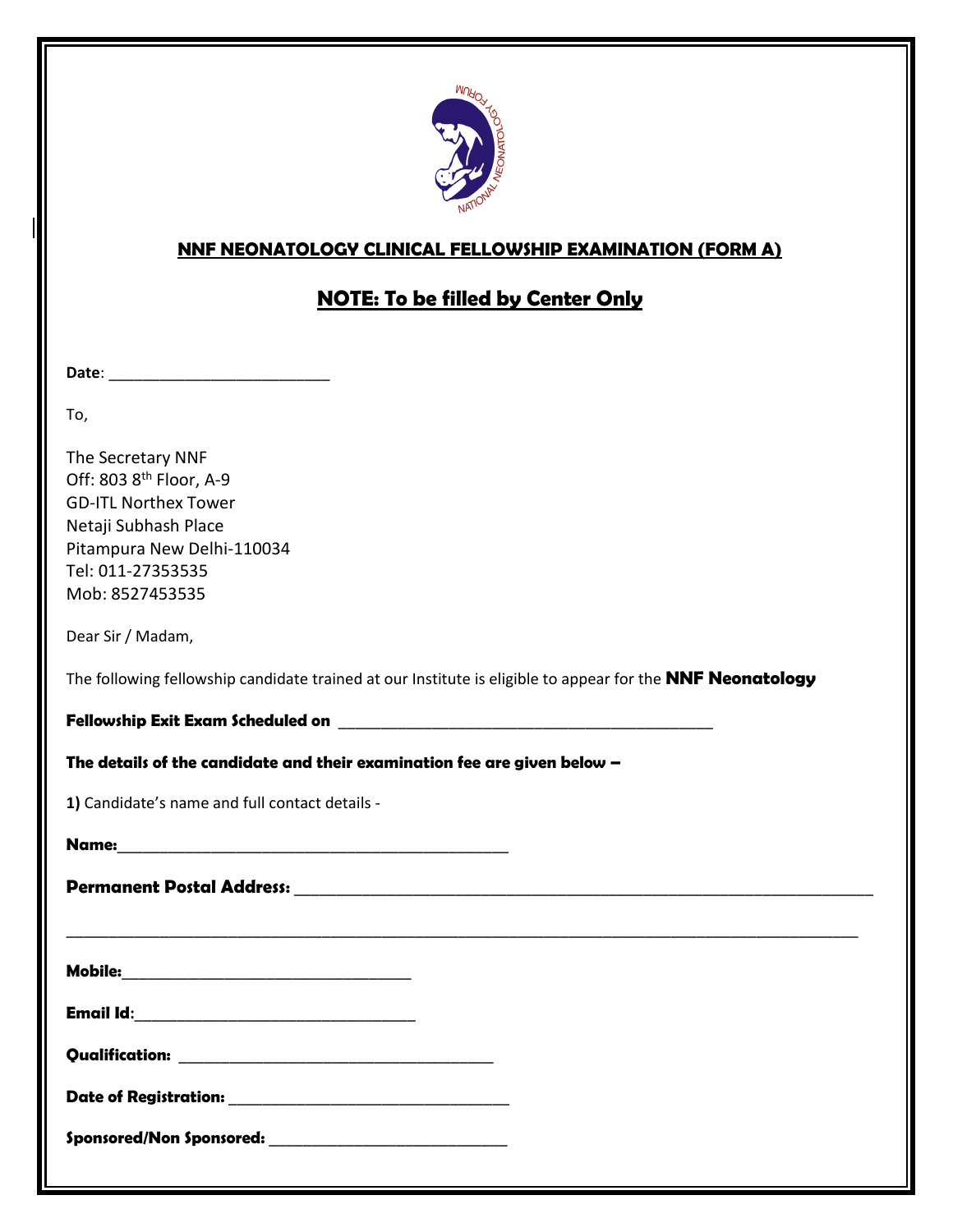| Stipend received from hospital: _________________________<br>(Please attach a copy of the fellowship Completion letter from Institute along with the pay slip)<br>Completed 80% of the prescribed period of training: Yes / No<br><b>Internal Assessment:</b><br>These marks are to be based on<br>. Scientific paper or publication during the course of the fellowship (10 marks) please Provide proof<br>. Log book (5 marks) please send the log book along with form<br>• Sincerity and commitment (5 marks)<br>Total marks for internal assessment (max marks 20)<br>Exam fee amount Rs.________________DD/ NEFT no: ________________________Dated: ____________________<br>The demand draft should be in favor of "National Neonatology Forum" payable at New Delhi.<br><b>Signature of Candidate:</b><br><b>Signature of Institute Head</b><br><b>Signature of Fellowship Coordinator</b> |  |  |
|---------------------------------------------------------------------------------------------------------------------------------------------------------------------------------------------------------------------------------------------------------------------------------------------------------------------------------------------------------------------------------------------------------------------------------------------------------------------------------------------------------------------------------------------------------------------------------------------------------------------------------------------------------------------------------------------------------------------------------------------------------------------------------------------------------------------------------------------------------------------------------------------------|--|--|
|                                                                                                                                                                                                                                                                                                                                                                                                                                                                                                                                                                                                                                                                                                                                                                                                                                                                                                   |  |  |
|                                                                                                                                                                                                                                                                                                                                                                                                                                                                                                                                                                                                                                                                                                                                                                                                                                                                                                   |  |  |
|                                                                                                                                                                                                                                                                                                                                                                                                                                                                                                                                                                                                                                                                                                                                                                                                                                                                                                   |  |  |
|                                                                                                                                                                                                                                                                                                                                                                                                                                                                                                                                                                                                                                                                                                                                                                                                                                                                                                   |  |  |
|                                                                                                                                                                                                                                                                                                                                                                                                                                                                                                                                                                                                                                                                                                                                                                                                                                                                                                   |  |  |
|                                                                                                                                                                                                                                                                                                                                                                                                                                                                                                                                                                                                                                                                                                                                                                                                                                                                                                   |  |  |
|                                                                                                                                                                                                                                                                                                                                                                                                                                                                                                                                                                                                                                                                                                                                                                                                                                                                                                   |  |  |
|                                                                                                                                                                                                                                                                                                                                                                                                                                                                                                                                                                                                                                                                                                                                                                                                                                                                                                   |  |  |
|                                                                                                                                                                                                                                                                                                                                                                                                                                                                                                                                                                                                                                                                                                                                                                                                                                                                                                   |  |  |
|                                                                                                                                                                                                                                                                                                                                                                                                                                                                                                                                                                                                                                                                                                                                                                                                                                                                                                   |  |  |
|                                                                                                                                                                                                                                                                                                                                                                                                                                                                                                                                                                                                                                                                                                                                                                                                                                                                                                   |  |  |
|                                                                                                                                                                                                                                                                                                                                                                                                                                                                                                                                                                                                                                                                                                                                                                                                                                                                                                   |  |  |
|                                                                                                                                                                                                                                                                                                                                                                                                                                                                                                                                                                                                                                                                                                                                                                                                                                                                                                   |  |  |
|                                                                                                                                                                                                                                                                                                                                                                                                                                                                                                                                                                                                                                                                                                                                                                                                                                                                                                   |  |  |
|                                                                                                                                                                                                                                                                                                                                                                                                                                                                                                                                                                                                                                                                                                                                                                                                                                                                                                   |  |  |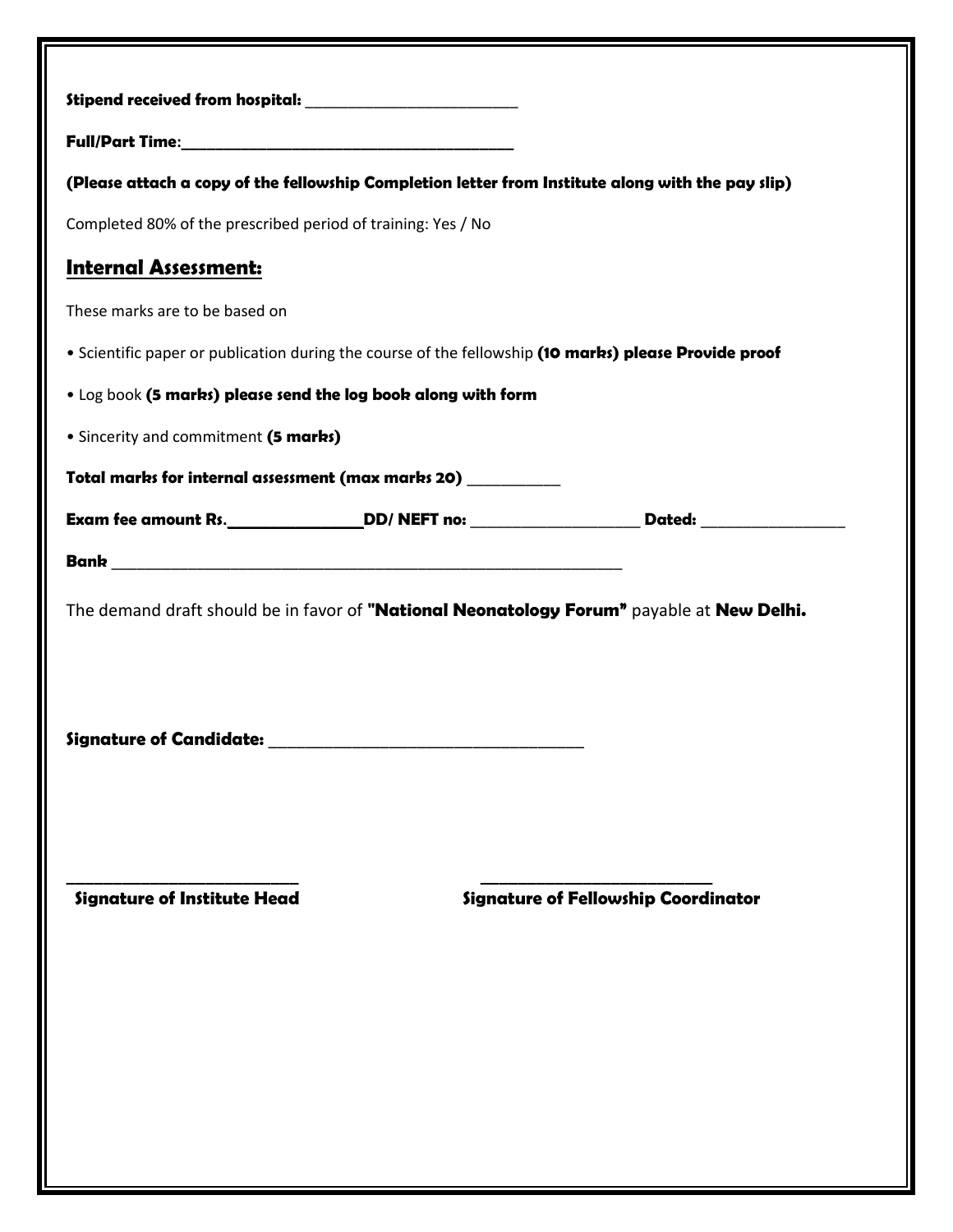

# **NNF NEONATOLOGY CLINICAL FELLOWSHIP EXAMINATION (FORM B) NOTE: To be filled by Candidate Only**

\_\_\_\_\_\_\_\_\_\_\_\_\_\_\_\_\_\_\_\_\_\_\_\_\_\_\_\_\_\_\_\_\_\_\_\_\_\_\_\_\_\_\_\_\_\_\_\_\_\_\_\_\_\_\_\_\_\_\_\_\_\_\_\_\_\_\_\_\_\_\_\_\_\_\_\_\_\_\_\_\_\_\_\_\_\_\_\_\_\_\_\_\_\_\_.

\_\_\_\_\_\_\_\_\_\_\_\_\_\_\_\_\_\_\_\_\_\_\_\_\_\_\_\_\_\_\_\_\_\_\_\_\_\_\_\_\_\_\_\_\_\_\_\_\_\_\_\_\_\_\_\_\_\_\_\_\_\_\_\_\_\_\_\_\_\_\_

\_\_\_\_\_\_\_\_\_\_\_\_\_\_\_\_\_\_\_\_\_\_\_\_\_\_\_\_\_\_\_\_\_\_\_\_\_\_\_\_\_\_\_\_\_\_\_\_\_\_\_\_\_\_\_\_\_\_\_\_\_\_\_\_\_\_\_\_\_\_\_\_\_\_\_\_\_\_\_\_\_\_\_\_\_\_\_\_\_\_\_\_\_\_\_\_

**Date:** \_\_\_\_\_\_\_\_\_\_\_\_\_\_\_\_\_

### **To,**

The Secretary NNF Off: 803 8th Floor, A-9 GD-ITL Northex Tower Netaji Subhash Place Pitampura New Delhi-110034 Tel: 011-27353535 Mob: 8527453535

**Dear Sir / Madam,**

I consider the NNF Neonatology Fellowship Exit Exam Scheduled in

**Name of the candidate:**\_\_\_\_\_\_\_\_\_\_\_\_\_\_\_\_\_\_\_\_\_\_\_\_\_\_\_\_\_\_\_\_\_\_\_\_\_\_\_\_\_\_

**Permanent Postal Address:**

| <b>Mobile:</b> |  |  |
|----------------|--|--|
|                |  |  |

**Email Id:** \_\_\_\_\_\_\_\_\_\_\_\_\_\_\_\_\_\_\_\_\_\_\_\_\_\_\_\_\_

**Age:** \_\_\_\_\_\_\_\_\_\_\_\_\_\_\_\_\_\_\_\_\_\_\_\_\_\_\_\_\_\_\_\_\_\_

**Sex:** \_\_\_\_\_\_\_\_\_\_\_\_\_\_\_\_\_\_\_\_\_\_\_\_\_\_\_\_\_\_\_\_\_\_\_

**Qualification:** \_\_\_\_\_\_\_\_\_\_\_\_\_\_\_\_\_\_\_\_\_\_\_\_\_\_

| <b>Date of Registration:</b> |  |
|------------------------------|--|
|------------------------------|--|

**Stipend received from hospital:** \_\_\_\_\_\_\_\_\_\_\_\_\_\_\_\_\_\_\_\_\_\_\_